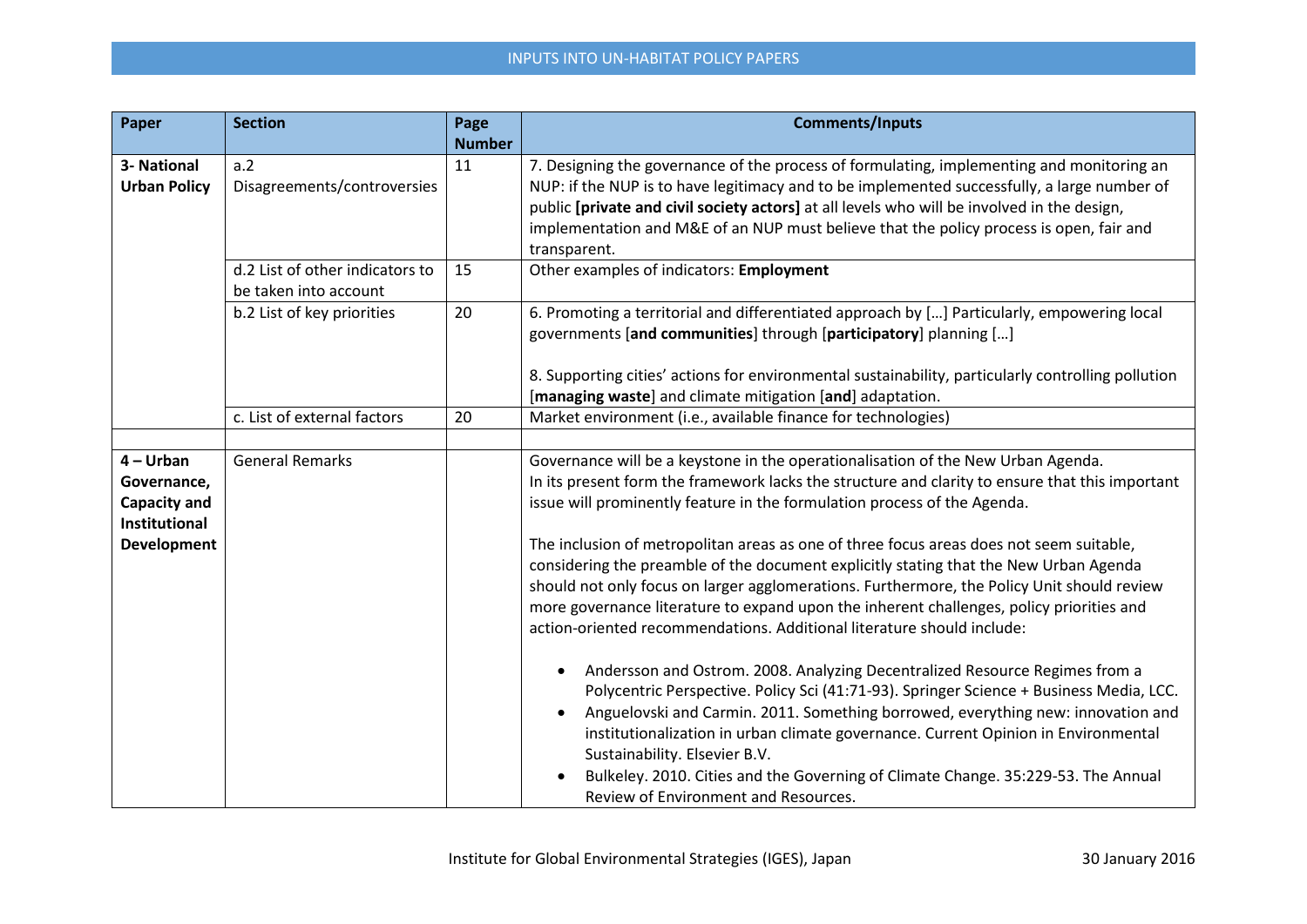## INPUTS INTO UN-HABITAT POLICY PAPERS

| Bulkeley and Broto. 2012. Government by experiment? Global cities and the governing<br>of climate change. Transactions of the Institute of British Geographers. Royal<br>Geographical Society. United Kingdom.<br>Corfee-Morlot, Lamia Kamal-Chaoui, et al. 2009. Cities, Climate Change and Multilevel<br>Governance. OECD Environmental Working Papers N° 14, 2009, OECD publishing.<br>Ostrom, E., 2015. Governing the commons. Cambridge university press.<br>Ostrom, E., 2009. Understanding institutional diversity. Princeton university press.                                                                                                    |
|-----------------------------------------------------------------------------------------------------------------------------------------------------------------------------------------------------------------------------------------------------------------------------------------------------------------------------------------------------------------------------------------------------------------------------------------------------------------------------------------------------------------------------------------------------------------------------------------------------------------------------------------------------------|
| Rather than reducing multi-level governance to one of three focus areas, the subject should<br>take center stage. Rather than solely looking at metropolitan areas, the paper should examine<br>the governance of cities as a process taking place between a polycentric constellation of<br>actors.                                                                                                                                                                                                                                                                                                                                                      |
| It would appear more logical if the paper was framed around [1] the key stakeholders<br>(government agencies, NGOs, private sector, academia, etc.) as well as the challenges and<br>opportunities they face in implementing ambitious sustainable development actions; [2]<br>concrete measures to optimise institutional arrangements; [3] the financial, human resource<br>and technical capacity needs to strengthen both institutions as well as interactions.<br>Discussions pertaining to "participation and equity" - an isolated focal point in the paper at<br>present - could be discussed within section a 1 and 2 of this revised framework. |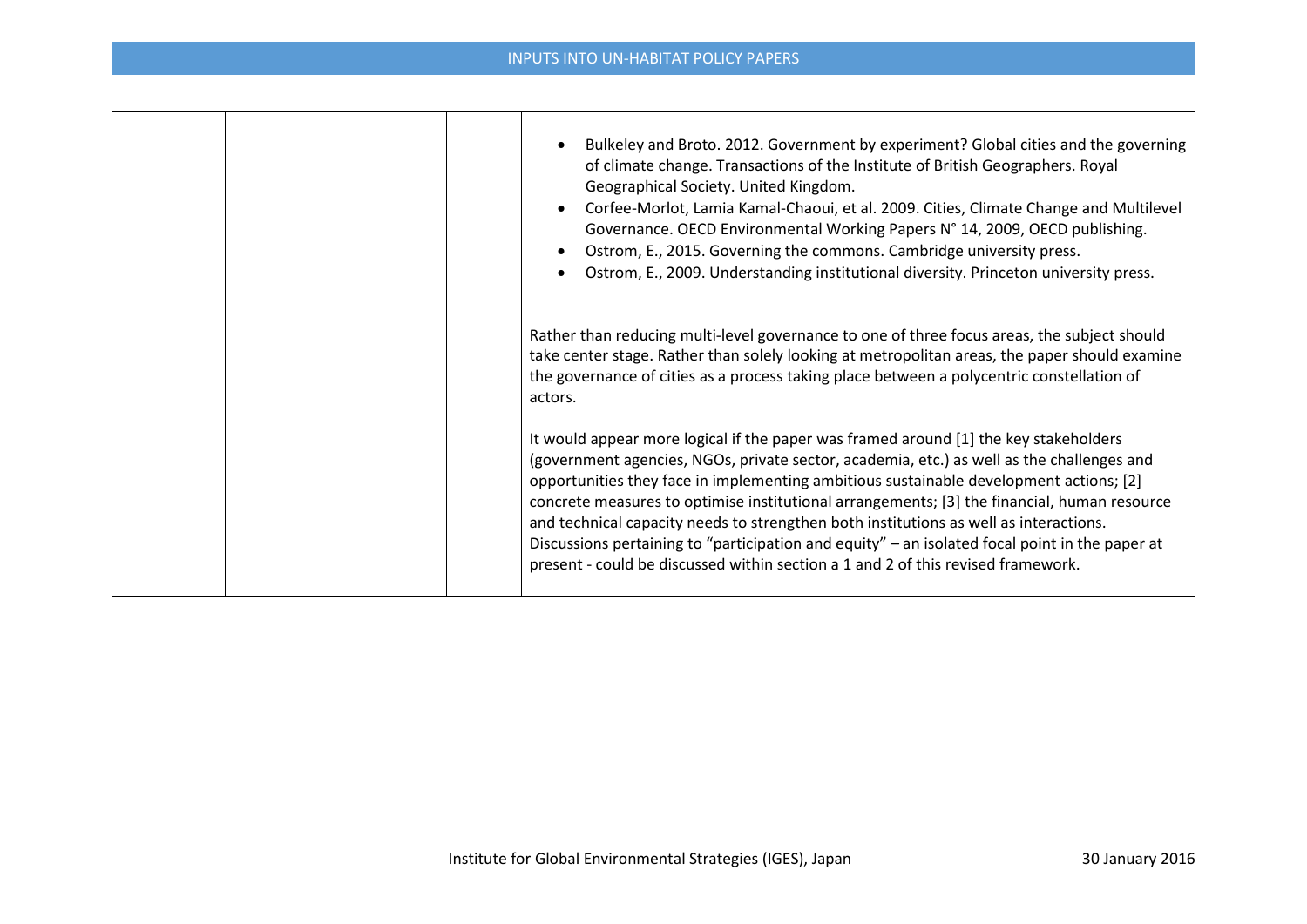|                                                |                                                             |                | Multi-Governance as a meta-framework<br>Key stakeholders involved<br>Institutional arrangements<br>Resource and capacity needs<br>Required<br>Chapters<br>Challenges<br>Priorities<br>Implementation<br>by Habitat III<br>Fig.1 Suggested new structure of the policy paper      |
|------------------------------------------------|-------------------------------------------------------------|----------------|----------------------------------------------------------------------------------------------------------------------------------------------------------------------------------------------------------------------------------------------------------------------------------|
| 6-Urban<br><b>Spatial</b><br><b>Strategies</b> | 1. (a) Review of the Habitat<br>III issues papers.          | $\overline{2}$ | (e.g. compact cities, green corridors, [transit oriented development] protection of<br>valuable periurban land)                                                                                                                                                                  |
|                                                |                                                             | 3              | Issue paper preceded the adoption of SDGs and in particular SDG11 [, therefore] does<br>$\bullet$<br>mention the adoption of public space as a SDG11 target.                                                                                                                     |
|                                                | d. (2) List of other indicators<br>to be taken into account | 8              | In addition to reviewing the SDGs beyond SDG 11, the Policy Unit should also consider<br>$\bullet$<br>examining standards such as ISO 37120.                                                                                                                                     |
|                                                |                                                             | 9              | Establish on-going monitoring systems that [are accessible to the public and] not only<br>$\bullet$<br>record progress on sustainable urban development initiatives but also identify new<br>challenges resulting from                                                           |
|                                                | 2. Spatial planning and land                                | 12             | With regard to the argument that revenues from land development should be shared,<br>$\bullet$<br>the Policy Unit may also wish to recognise that local governments can be driven to<br>permitting unsustainable development (quantity as well as quality of projects), so as to |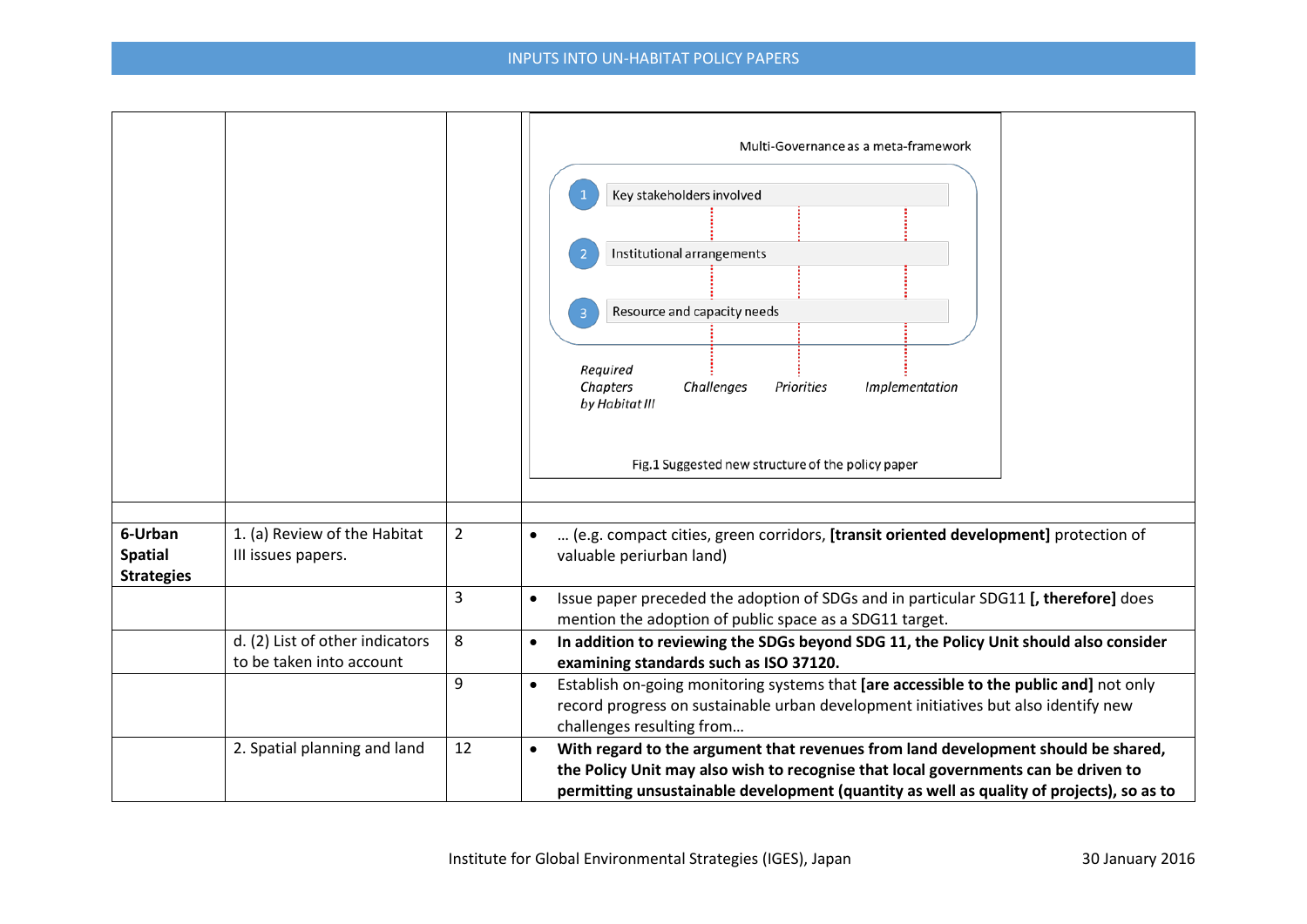|                    |                             |                | increase budgets. (The incentive of increasing tax revenues can undermine the                            |
|--------------------|-----------------------------|----------------|----------------------------------------------------------------------------------------------------------|
|                    |                             |                | implementation of plans and enforcement of codes.)                                                       |
|                    | 3. (a.1) Key recommendation | 13             | Developing innovative spatial planning and management systems [that] encompass<br>$\bullet$              |
|                    | for action.                 |                | Plan-making approaches that incorporate broad stakeholder involvement (i.e.                              |
|                    |                             |                | community-level organisations, NGOs, academia, private sector, etc.) and that cut across                 |
|                    |                             |                | silos within local government.                                                                           |
|                    |                             | 14             | Setting up taskforces to resolve conflicts amongst neighbouring local authorities and to<br>$\bullet$    |
|                    |                             |                | promote win-win strategies for comprehensive planning across administrative                              |
|                    |                             |                | boundaries (i.e. transport, energy, food, etc.).                                                         |
|                    |                             |                |                                                                                                          |
| 7-Urban            | 1.1 Urban potential         | $\overline{2}$ | Although the world's megacities are growing in number, it is important to note that over<br>$\bullet$    |
| <b>Economic</b>    |                             |                | 70% of the world's population resides in small-to medium size cities and rural areas (UN-                |
| <b>Development</b> |                             |                | <b>HABITAT, 2015)</b>                                                                                    |
| <b>Strategies</b>  |                             |                | Nearly a billion urban inhabitants are living in slum conditions (UN-HABITAT, 2014)<br>$\bullet$         |
|                    |                             |                | [] Urban-based livelihood is [thus] a crucial means of [promoting] climate adaptation [:                 |
|                    |                             |                | livelihood diversification being a key resilience strategy.]                                             |
|                    |                             | 3              | East Asia [/Southeast Asia]<br>$\bullet$                                                                 |
|                    | 1.2 The challenges          | 3              | Failure to generate sufficient quantity and quality of jobs and productive self-employment<br>$\bullet$  |
|                    |                             |                | [large informal economies]                                                                               |
|                    |                             |                | Moving towards low-carbon growth trajectories that also promote wider development<br>$\bullet$           |
|                    |                             |                | benefits                                                                                                 |
|                    | 1.3 The employment          | 4              | Challenge of increasing automation leading to labor market restructuring and                             |
|                    | challenge                   |                | retrenchment of workers                                                                                  |
|                    |                             | 5              | People with disabilities comprise a significant percentage of informal workers<br>$\bullet$              |
|                    | 1.4 Investment for          | 5              | Levels and structure of investment [] over the formation of human and social capital [,<br>$\bullet$     |
|                    | employment                  |                | whilst at the same time undervaluing natural capital]                                                    |
|                    |                             |                | Hampered by land markets: [Information deficits,] lack of clarity []<br>$\bullet$                        |
|                    |                             | 6              | Low investment priority in human health (health, education and skills) [and natural capital<br>$\bullet$ |
|                    |                             |                | (ecosystems/ecosystem services)]                                                                         |
|                    |                             | $\bullet$      | Cities derive strength from connectivity, density [and diversity]                                        |
|                    |                             |                | Unchecked land speculation encourages developers to invest in properties that are                        |
|                    |                             |                | located on the periphery of the city, contributing to urban sprawl                                       |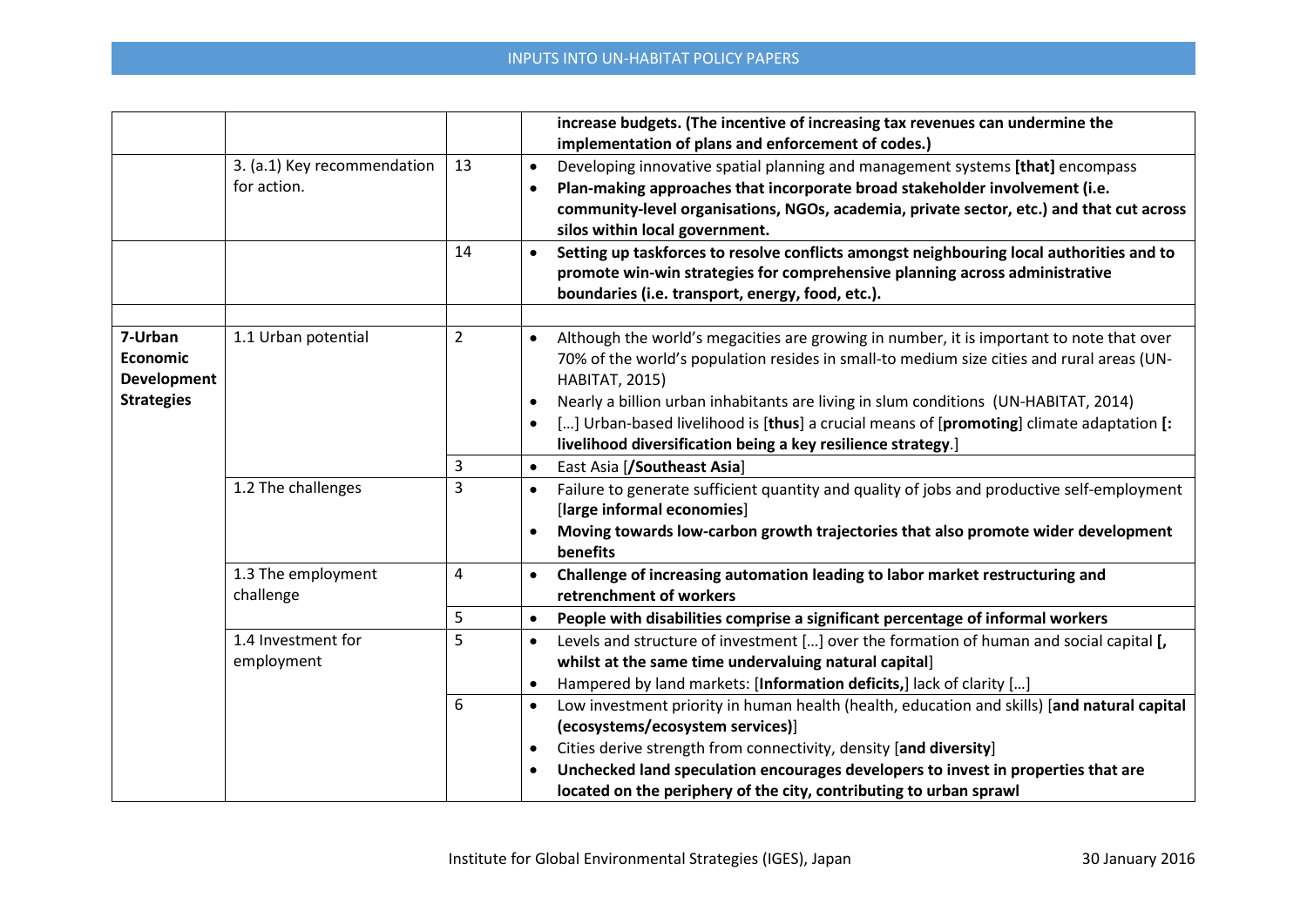## INPUTS INTO UN-HABITAT POLICY PAPERS

|  | 1.5 Competitiveness for jobs    | $\overline{7}$ | Apart from infrastructure and cost-adjusted labour skills, local [education and training<br>$\bullet$       |
|--|---------------------------------|----------------|-------------------------------------------------------------------------------------------------------------|
|  |                                 |                | policies] and regulation matter for competitiveness                                                         |
|  | 1.6 Governance for              | $\overline{7}$ | Local stakeholders in the business community, educational institutions [] and fail to leverage              |
|  | employment                      |                | each other's resources to support critical investments, [including in technical vocational                  |
|  |                                 |                | education and training programs and job matching programs.] And the working poor in the                     |
|  |                                 |                | informal economy, who in many cities comprise the majority of the urban workforce [face                     |
|  |                                 |                | social exclusion and] are not represented in policy-making and rule-setting processes.                      |
|  |                                 | 8              | Local governments' role and autonomy in fiscal affairs [] than 5% of total public                           |
|  |                                 |                | expenditures (Zhang 2015) [, coupled with low absorptive capacity for effectively                           |
|  |                                 |                | leveraging FDI.]                                                                                            |
|  |                                 |                | Many local governments are weak [] technical [and financial] skills [for effective<br>$\bullet$             |
|  |                                 |                | resource mobilization].                                                                                     |
|  | 2.1 Introduction                | 10             | The financing of basic services-health, education, access to [energy,] clean water [,waste<br>$\bullet$     |
|  |                                 |                | management] and other utilities                                                                             |
|  | 2.2 Enabling markets to work    | 11             | Investments in urban structures-[] Clear and enforceable land titles [based on well-<br>$\bullet$           |
|  |                                 |                | developed land information systems] are important for economic development as these                         |
|  |                                 |                | enable land and buildings to serve as collateral.                                                           |
|  | 2.3 Infrastructure and service  | 13             | The provision of infrastructure within the city [] Particular attention needs to be given to<br>$\bullet$   |
|  | provision                       |                | the transport needs of the working poor [who often face significant mobility constraints].                  |
|  |                                 |                |                                                                                                             |
|  | 2.4 Urban finance               | 13             | Funds may come from central government [,international] or from local sources.<br>$\bullet$                 |
|  | 2.5 Visioning and land-use      | 15             | Infrastructure investments that lead, rather than lag, private development should be<br>$\bullet$           |
|  | planning                        |                | considered. [Public financing mechanisms supporting value capture for infrastructure                        |
|  |                                 |                | such as tax-incremental financing is an instructive example.                                                |
|  | 3.1 Introduction                | 17             | Agreement by international development agencies to collaborate and coordinate with<br>$\bullet$             |
|  |                                 |                | local governments in the [setting of sustainability targets and in the] delivery of                         |
|  |                                 |                | international development programs will be valuable too.                                                    |
|  | 3.2 Specific actions in six key | 18             | To actively explore <b>tripartite</b> -partnerships between the government, the private sector<br>$\bullet$ |
|  | areas                           |                | [,advocacy groups and] local communities of the poor in infrastructure provision.                           |
|  |                                 | 19             | Review of building and land-use regulation with a view to encouraging density,<br>$\bullet$                 |
|  |                                 |                | connectedness and [maintenance of environmental resources in] the transition towards a                      |
|  |                                 |                | low-carbon economy and society.                                                                             |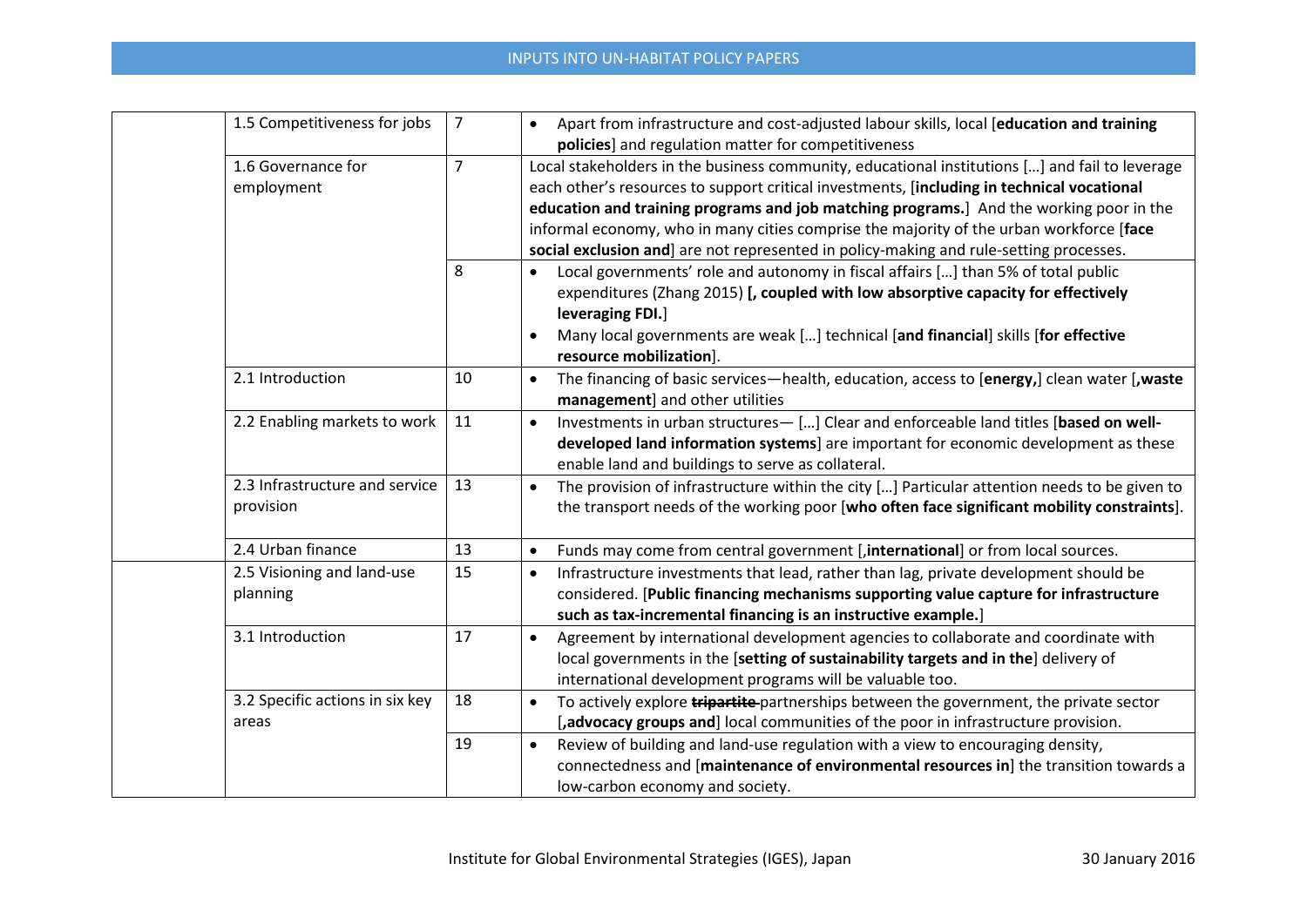|                                                     | 3.3 Indicators of successful<br>implementation, monitoring<br>and evaluation<br>3.4 Analysing financial<br>resources required and<br>instruments for their<br>availability | 20<br>21 | Structural:<br><b>Commuter adjusted population figures</b><br>Jobs-to-housing balance index<br>Total investment in economic infrastructure-power, transport, telecommunication<br>$\bullet$<br>and water [, waste] and sanitation []                                                                                                                                                                                                                                                                                                                                                                                                  |
|-----------------------------------------------------|----------------------------------------------------------------------------------------------------------------------------------------------------------------------------|----------|---------------------------------------------------------------------------------------------------------------------------------------------------------------------------------------------------------------------------------------------------------------------------------------------------------------------------------------------------------------------------------------------------------------------------------------------------------------------------------------------------------------------------------------------------------------------------------------------------------------------------------------|
| 8- Urban<br><b>Ecology and</b><br><b>Resilience</b> | Key concepts                                                                                                                                                               | 3        | Resilience [] More usually in relation to urban systems, it refers to the potential for<br>individuals, communities and ecosystems to [respond and] recover from a range of shocks and<br>stresses.                                                                                                                                                                                                                                                                                                                                                                                                                                   |
|                                                     | 1. Challenges                                                                                                                                                              | 4        | vi. The city will harness [, to the greatest extent possible] the available potential of<br>[distributed] renewable energy [systems and advanced metering grids] to meet growing<br>demands in an environmentally-sustainable, cost-effective and secure manner.                                                                                                                                                                                                                                                                                                                                                                      |
|                                                     | Review of the Habitat III<br>a.<br>issues papers                                                                                                                           | 5        | The SDGs explicitly address [] poverty reduction, [waste and] water management, and<br>resilient infrastructure.                                                                                                                                                                                                                                                                                                                                                                                                                                                                                                                      |
|                                                     | b. Review / analysis of key<br>publications /<br>documents                                                                                                                 | 6        | 1.b.1 Governance<br>ii. Limited decentralization and lack of empowerment of local authorities and local<br>communities [,including social exclusion of the most poor].<br>1.b.2 Policy<br>ii. Lack of integration of policy issues such as environmental management, [climate change,<br>energy], urban health, []<br>iii. Policies limited in scope, non-inclusive [] (e.g. with women and other marginalized<br>groups, [such as people with disabilities].)<br>1.b.3 Capacity<br>vi. Knowledge deficits in preparing tender and contract documents<br>1.b.4 Planning<br>viii. Geographical vulnerability of low-income communities |
|                                                     | Identify examples,<br>C.<br>projects, practices                                                                                                                            | 8        | Fundamentally there is diversity between cities in terms of urban landscapes, [accessibility],<br>land uses, land tenure []                                                                                                                                                                                                                                                                                                                                                                                                                                                                                                           |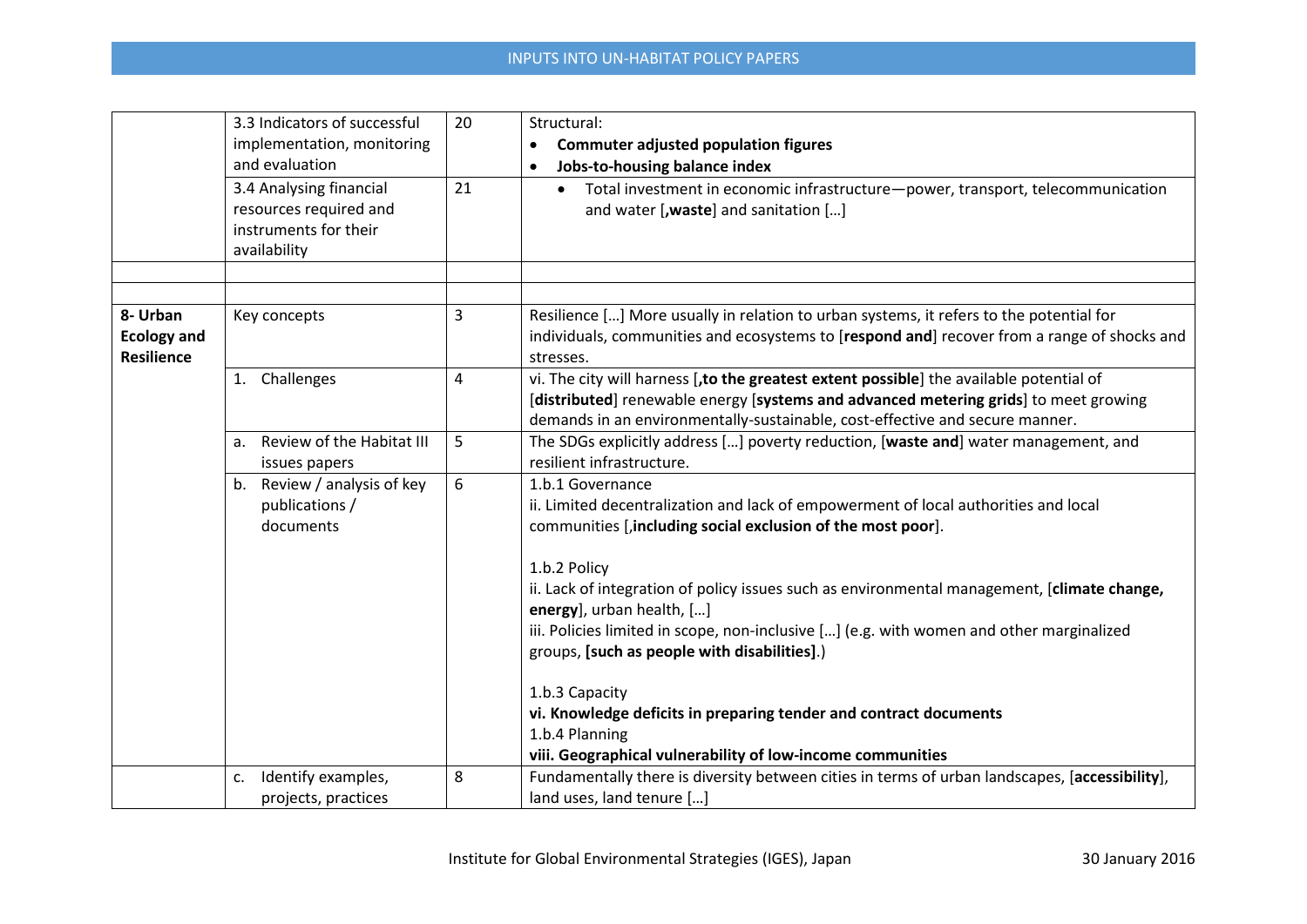|                                                     | 2. Priorities<br>a. Establish criteria for<br>identifying policy<br>priorities         | 10    | Affordability<br>$\bullet$                                                                                                                                                                                                                                                                                                                                                                                                                                                                                                                                                                                                    |
|-----------------------------------------------------|----------------------------------------------------------------------------------------|-------|-------------------------------------------------------------------------------------------------------------------------------------------------------------------------------------------------------------------------------------------------------------------------------------------------------------------------------------------------------------------------------------------------------------------------------------------------------------------------------------------------------------------------------------------------------------------------------------------------------------------------------|
|                                                     | b. Define key<br>transformations to<br>achieve by policy<br>priorities                 | 10    | 2.b.1 Governance<br>ii. Environmental, climate, and disaster risk management should be integrated []<br>transformative change to occur at the individual, [household], corporate, neighbourhood, []<br>2.b.2 Policy<br>i. Policies for resilience of cities should be refined specifically to the place [] disaster risk<br>management, economic, and social objectives [including potential co-benefits, such as<br>employment]; consider []<br>ii. Governments and policymakers should be more explicit about climate change adaptation<br>[] already been damaged [, whilst seeking synergies with mitigation approaches]. |
|                                                     |                                                                                        | 11    | 2.b.3 Capacity<br>i. Build capacity, knowledge and instruments for [] reduction of [enhancing] resilience<br>viii. Invest in the capacity of marginalised groups (e.g. women, indigenous people [, people<br>with disabilities]) to influence the formulation []                                                                                                                                                                                                                                                                                                                                                              |
|                                                     |                                                                                        | 12    | 2.b.4 Planning<br>iii. Good urban form should consider [density,] accessibility and zones based on []                                                                                                                                                                                                                                                                                                                                                                                                                                                                                                                         |
|                                                     | Implementation<br>3.<br>a. Identify key actions<br>at all levels of<br>implementation  | 16    | Make use of information-based approaches to raise awareness about the utility of<br>urban interventions                                                                                                                                                                                                                                                                                                                                                                                                                                                                                                                       |
| 9-Urban<br><b>Services and</b><br><b>Technology</b> | 3. Implementation<br>a. Urban infrastructure<br>and basic services<br>including energy | 12/13 | Waste management<br>$\bullet$<br>Establish a balance of decentralized waste management systems [which emphasize<br>waste prevention/source separation with a view towards wider socioeconomic<br>development.]<br>Facilitate urban mining and the reuse [of wastes; establish material recovery<br>facilities]<br>Promote market development to support the valorization of waste and waste<br>products                                                                                                                                                                                                                       |